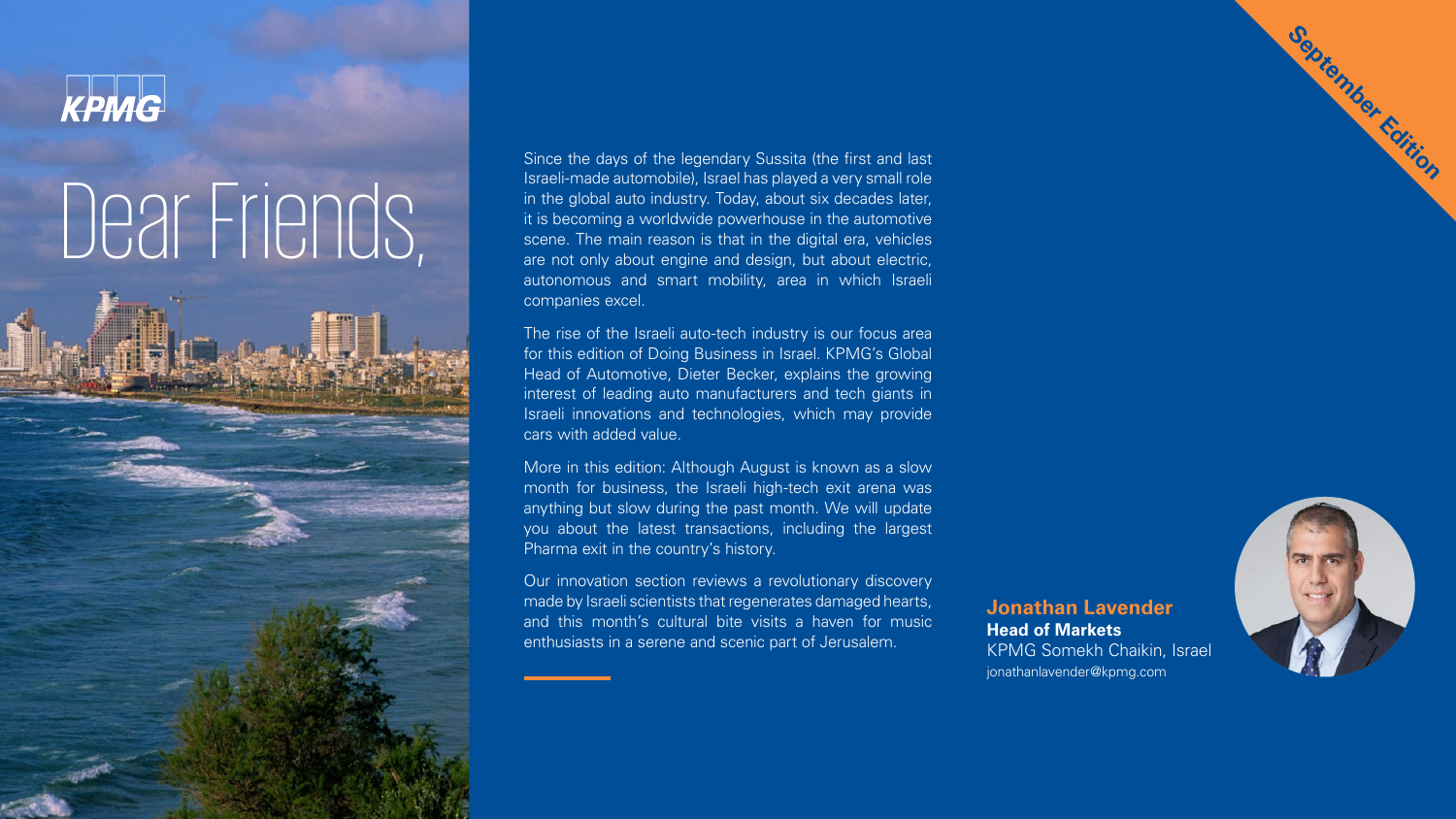

# Table of contents

## Doing Business in Israel

September 2017

Latest Transactions

Focus Area

Israeli Innovation

**Cultural Bite** 

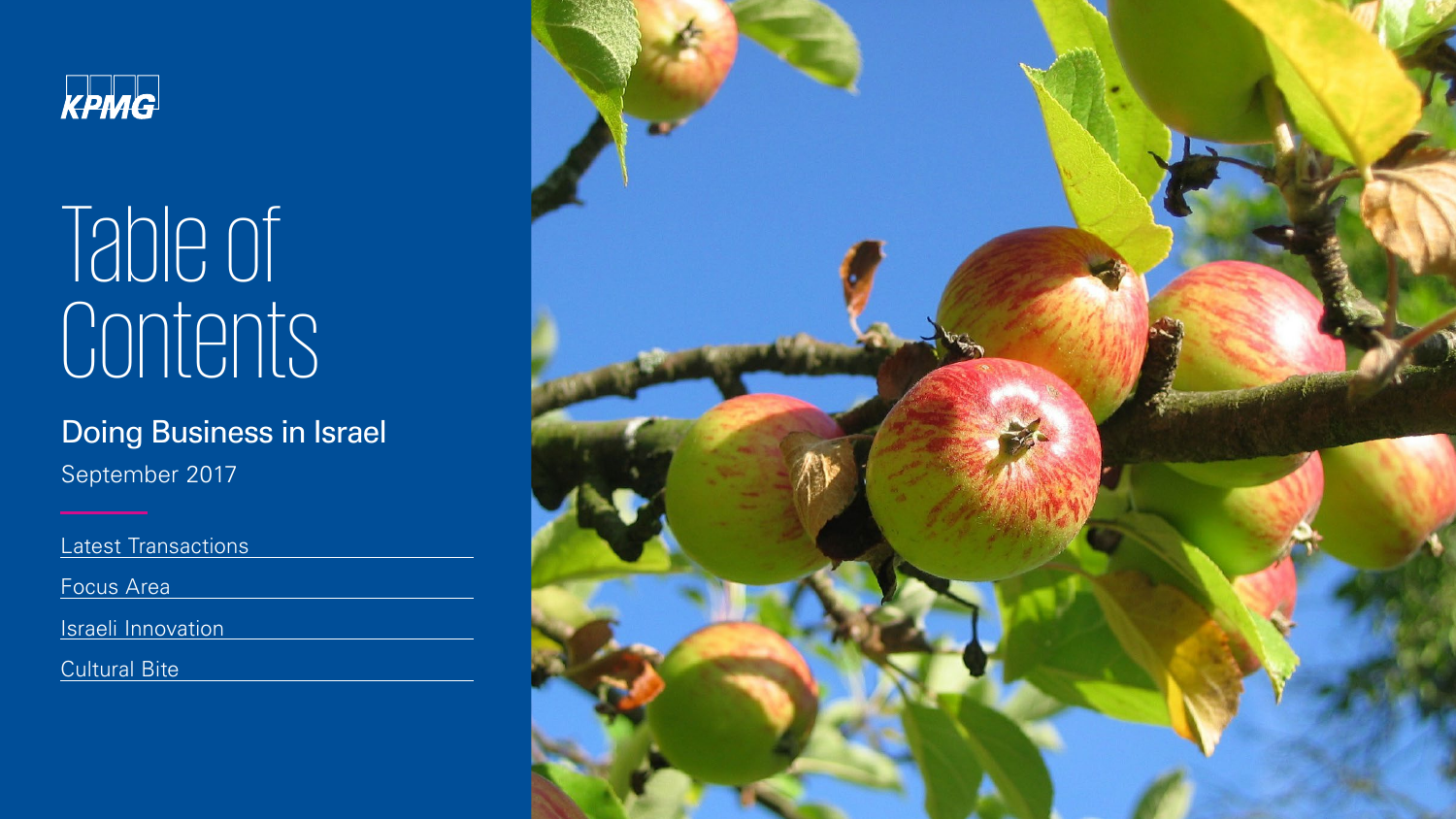# Latest Transactions

#### **Israel's Largest Pharma Exit: Mitsubishi Buys Neuroderm for \$1.1 Billion**

Based in Rehovot, NeuroDerm develops drug-device pairings to treat central nervous system disorders. One of its candidates, ND0612, is undergoing Phase III trials for late-stage Parkinson's, a point when treatment with oral levodopa no longer works.

#### **Israeli Gaming Company Plarium Sold To Australia's Aristocrat for \$500M**

In one of the largest Israeli exits in recent months, Australian gaming giant Aristocrat has acquired Israeli social gaming company Plarium. Headquartered in Herzliya, Plarium offers free mobile, social and web-<br>based games.

#### **Symantec Buys Israeli Mobile Security Company Skycure for \$280M**

Skycure uses artificial intelligence and machine learning techniques to proactively protect mobile devices across all major mobile operating systems. Security software giant Symantec said that it plans to integrate Skycure's predictive threat detection smarts into its own enterprise - and consumer-focused mobile products, including Norton Antivirus.

#### **Signet Jewelers Buys Israeli R2Net m\$328 for**

In an all cash deal, Signet Jewelers Ltd., the world's largest diamond jewelry retailer, acquired Israeli ecommerce and diamond technology company R2Net. R2Net has developed 360° Diamond Display, the Virtual Ring Sizer and The Ring Try-On mobile app at its Herzliya innovation center.

#### **Israeli Applause Acquired by Vista Equity Partners**

Applause is known for its ability to conduct QA testing for digital experiences. The company has amassed a 300,000-member crowd-testing community to provide customers with real-world input at each stage of the software development process. No financial details have been disclosed, but the acquisition by the American investment firm Vista Equity Partners was believed to be for several hundred million dollars.

**Mercedes Teams Up with Israeli Carpooling App Via** Mercedes-Benz Vans division will invest \$50 million in a joint venture to expand Via's shuttle service into Europe. Via has developed a ride-sharing service that offers low-cost carpoolingthat also connects to public transportation systems. The idea is to let a passenger choose the fastest, cheapest route that .transportation may combine carpooling and local public transportation.

#### **Israeli Startup SAIPS Bought By Ford to Advance Autonomous Cars**

The U.S. automaker is reportedly paying tens of millions of dollars for 3-year-old startup. SAIPS develops computer vision and machine learning solutions focused on processing and classifying input signals, all key players in autonomous vehicle tech. Ford hopes to release its own autonomous cars by 2021.

#### **EMK Buys Luminati for \$200M**

Luminati is part of the Israeli VPN network division of Hola Networks, which provides its users with unrestricted internet access by enabling them to access websites that are blocked in the country where they are located.

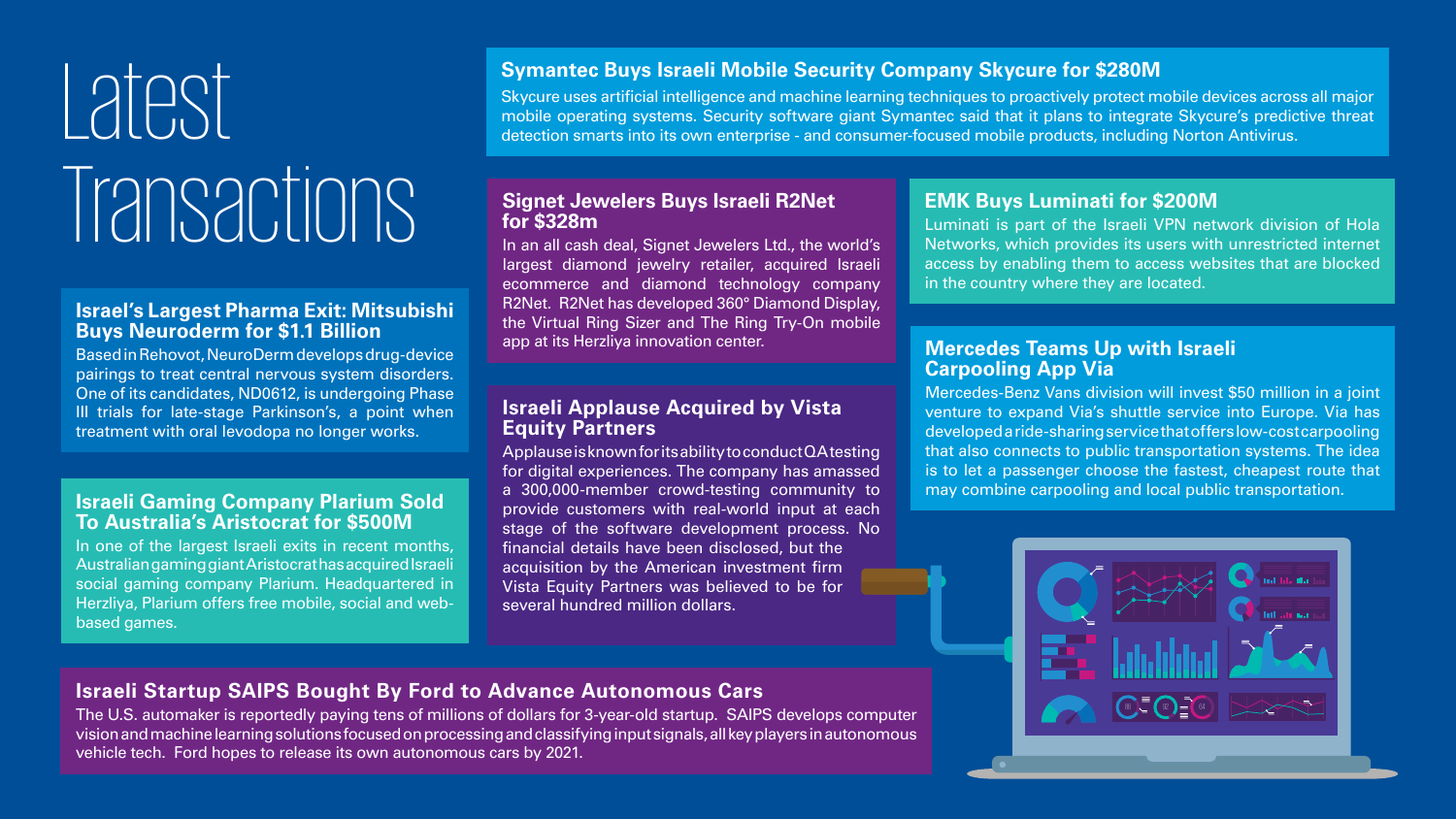## **FOCUS Area** Auto-Tech

01

## "Israel Should Aspire to Revolutionize Mobility as a Whole. Not Just Motoring"

As the global automotive industry is increasingly relying on advanced technologies, Israeli startups and companies have been shifting into overdrive. Dieter Becker, Global Chair of KPMG's Automotive practice, explains why Israeli innovation can be found today across all layers of the global automotive supply chain

Only a few years ago, using the words "Israel"<br>
Only and "Auto industry" in the same sentence was usually followed by some loud laughs, or at least a few raised eyebrows. But while the global auto industry is increasingly evolving towards becoming more electric, connected and autonomous, Israel now finds itself at the forefront of the Auto-tech industry, without even a car to its name.

From sensors to data collection to cyber security and complex artificial intelligence capabilities, today Israel is a home to more than 500 companies and startups in the very broad spectrum of categories that are included under the Auto-Tech category (up from only 87 companies just 4 years ago). These companies combined have raised nearly \$20 billion over the past four years. During

2016 alone there were 6 exit deals by Israeli Auto-tech companies, generating a total of \$205 million.

From a business standpoint, the \$15.3 billion acquisition of Jerusalem-based Mobileye by Intel last March had a (very positive) category 5 hurricane effect on the local Auto-Tech industry. This deal provided the ultimate confirmation to Israel's global leading position in automotive innovation.

It is no wonder, then, that virtually every major auto maker has established a foothold in Israel: General Motors has already opened an R&D research center in Israel, as Renault-Nissan and Daimler are following its steps. Audi, BMW, Ford, Honda, Hyundai, Mazda, Subaru, Toyota, Volvo and Volkswagen are all active in the Israeli market,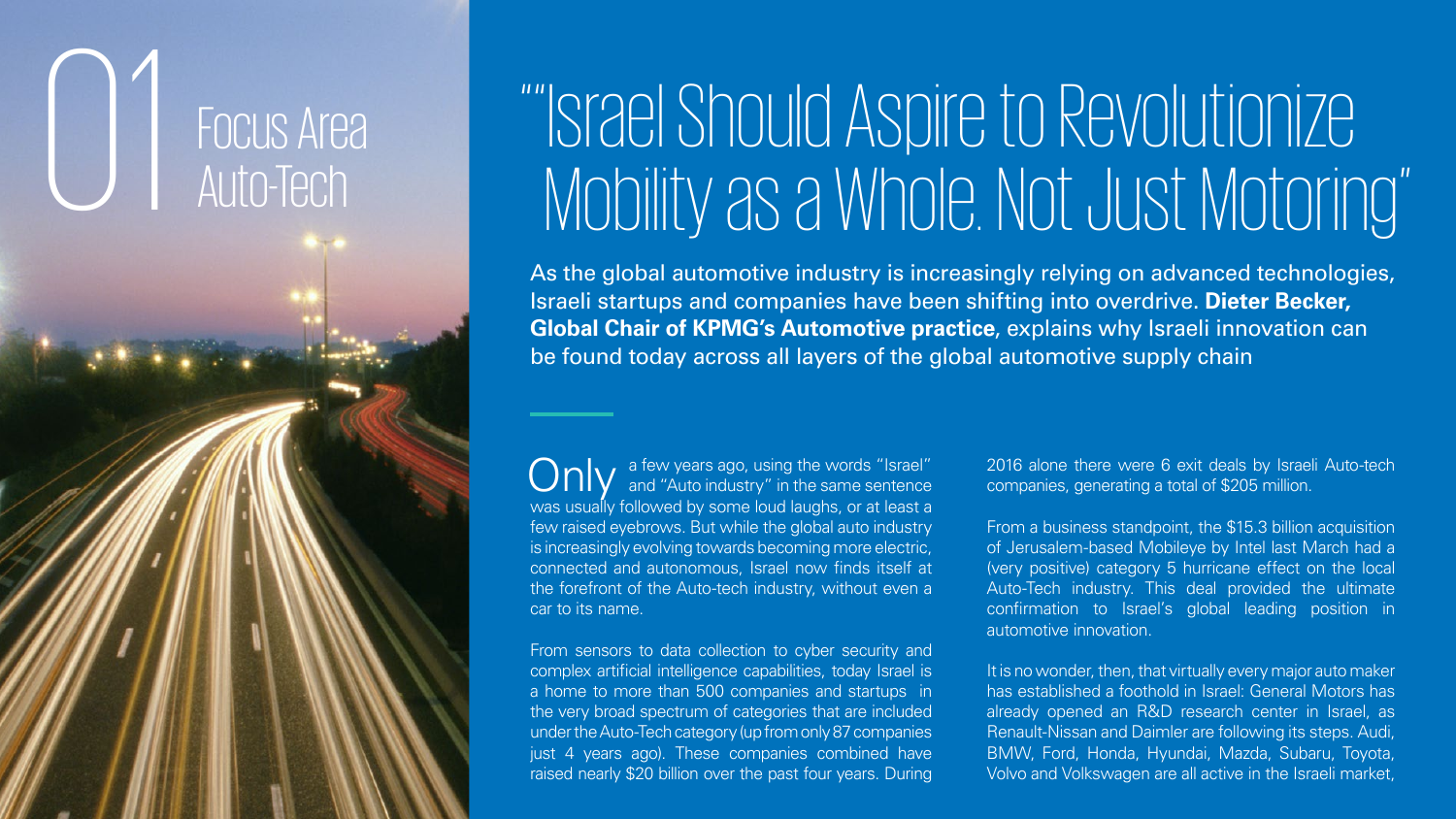

**"We have to embrace the fact that the lines between ownership, usage, mobility and logistics will become more and more blare. This is the real game changer"** 

Dieter Becker, **Global Chair of Automotive KPMG** International

acquiring startups and taking stakes in technologies in an effort to stay at the leading edge of developments.

#### **Giving Automakers an "Agility Injection"**

EcoMotion, a networking group for transportation technology companies in Israel, held its fifth annual conference in Jaffa in May. The conference attracted 1,500 leaders and investors of the global automotive and transportation industry, who came to look under the hood of local Auto-Tech companies.

A guest of honor at this conference was Dieter Becker, the Global, EMA and German Chair of KPMG's Automotive practice. Together with the 13 senior executives comprising KPMG's Global Automotive Group, they met with several local automotive companies and startups.

Becker believes that the vast interest in the Israeli market by large corporation is because "The traditional auto business works extremely slower than needed to drive fundamental changes. These companies usually lack the agility and pure solution-oriented view necessary to drive forward disruptive ideas."

The following are some of the companies that made the biggest impression on Becker and his colleagues:

**Argus:** Provides comprehensive cyber security solutions for critical automotive systems, such as braking, steering and communications, which are integrated into the production lines of various vehicles. "As vehicles become more connected, they also become more vulnerable to cyber-attacks", says Becker. "Data and cyber security will top the list of what consumers will expect when purchasing vehicles in the future. Argus's advance solutions to prevent vehicle hacking will therefore become a functionality every vehicle has to offer."

**Otonomo:** Developed a cloud-based platform for car manufacturers to share and monetize car data and to offer drivers in-car services. According to Becker, "the car has become an enormous data generating engine. By offering a central marketplace where car-generated data parameters are packaged into data bundles and offered to various service providers, Otonomo solves the issue of capturing the data generated by the car in its entirery. This platform allows for a better connected-car experience, providing manufacturers with new recurring revenue streams from the collected car data."

piloting commuter aircraft, designed to take 9 passengers **Eviation:** Develops a revolutionary all-electric selfup to 1,000 km. "In the future we will have to let go of the idea of differentiating between the transportation of humans and goods", explains Becker. "Drones and mobile capsules which fly on different levels of highly developed megacities can increasingly become a mean of transportation. Eviation's revolutionary plane is still far a way for application, but it could become a possibility for mass transportation in the long term."

#### **The Real Game Changer**

In Becker's view, the aforementioned technologies and many others will not only shape the product we know today as "a car" rather they will affect the entire auto industry business model and the way consumers utilize physical assets to get themselves, or products, from one place to another.

"We have to embrace the fact that all these trends are actually interrelate, and the lines between ownership, usage, mobility and logistics will become more and more blare", says Becker. "This is the real game changer. We cannot view these changes as isolated from one another anymore. The auto business will gradually diverge from its linear product and technology centric world towards a complex and dynamic customer-centric ecosystem."

As a result, Becker strongly believes that in order to increase its competitive advantage, Israel should aspire to develop into a hub of the future for the "mobility and logistics ecosystem". Israeli companies should "increasingly consider the far-reaching impacts of the use of newly-invented technologies on the ecosystem itself."

His main advice to young auto-tech Israeli companies is to use one simple mantra: "Try to see it sooner, do the unexpected and put yourself in the shoes of your partners." With so much buzz around many different technologies, "only the ones that will be able to do the unexpected will make a lasting impact and succeed."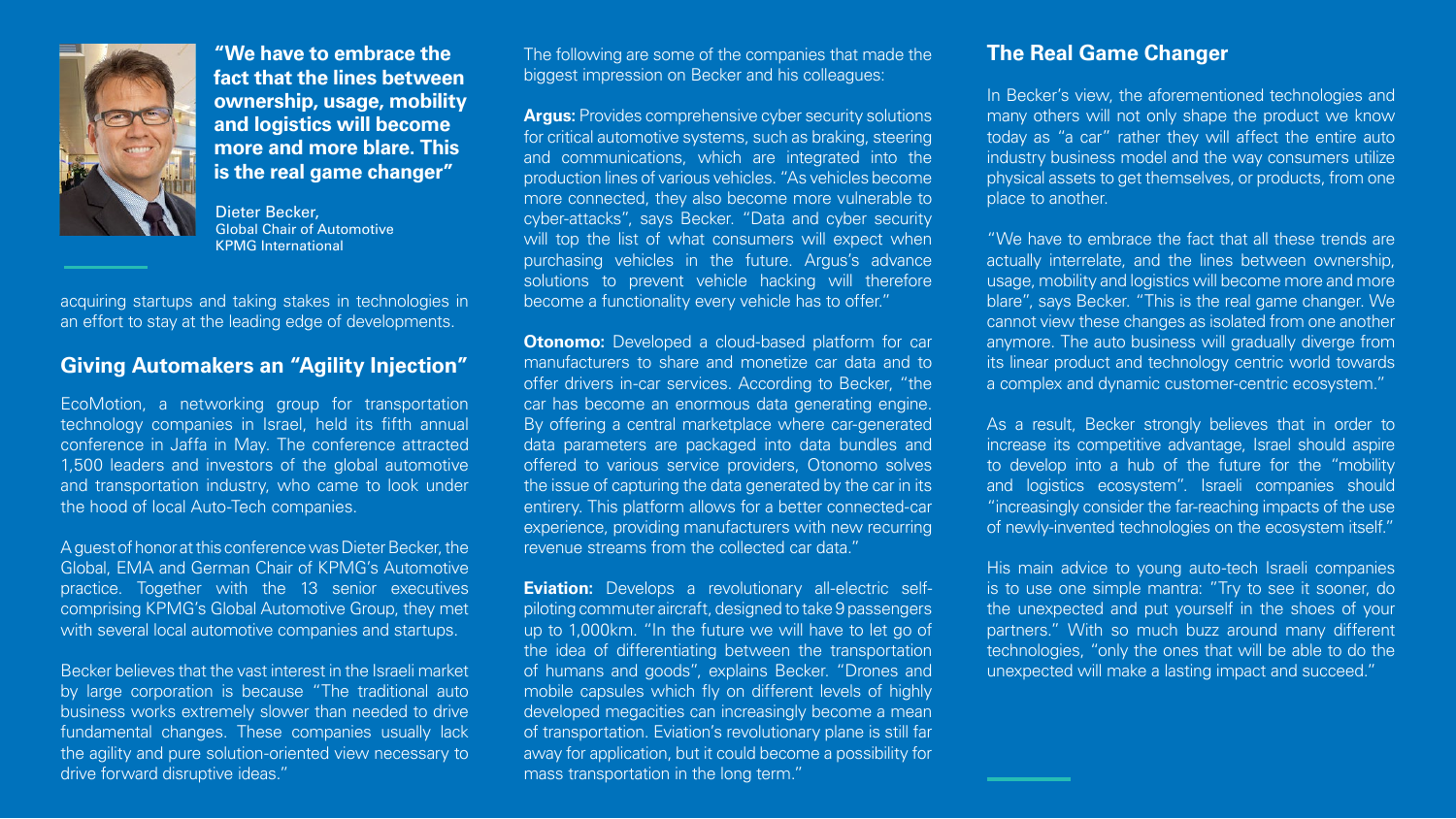## The Israeli Auto-Tech Industry Numbers in

## **Billion \$15.3**

**Acquisition of Israeli Mobileye** by **Intel** on March 2017

## **Number of Israeli Auto-Tech :Startups**

## **Billion \$4**

Invested in the Israeli smart transportation sector over the past 4 years



### **Exit deals**

of Israeli Auto-Tech companies during **2016, generating a total of \$205 million** 

## **Structure of the Israeli automotive** and smart mobility industry

- **Co** Electric Mobility
- **Robility** Autonomous Mobility
	- **Smart Mobility**
- **The Vehicle Technology**

#### **Conduction** Other



23%



**Million \$120 6**

Raised by Israeli smart vehicle companies since the **Mobileye** deal was announced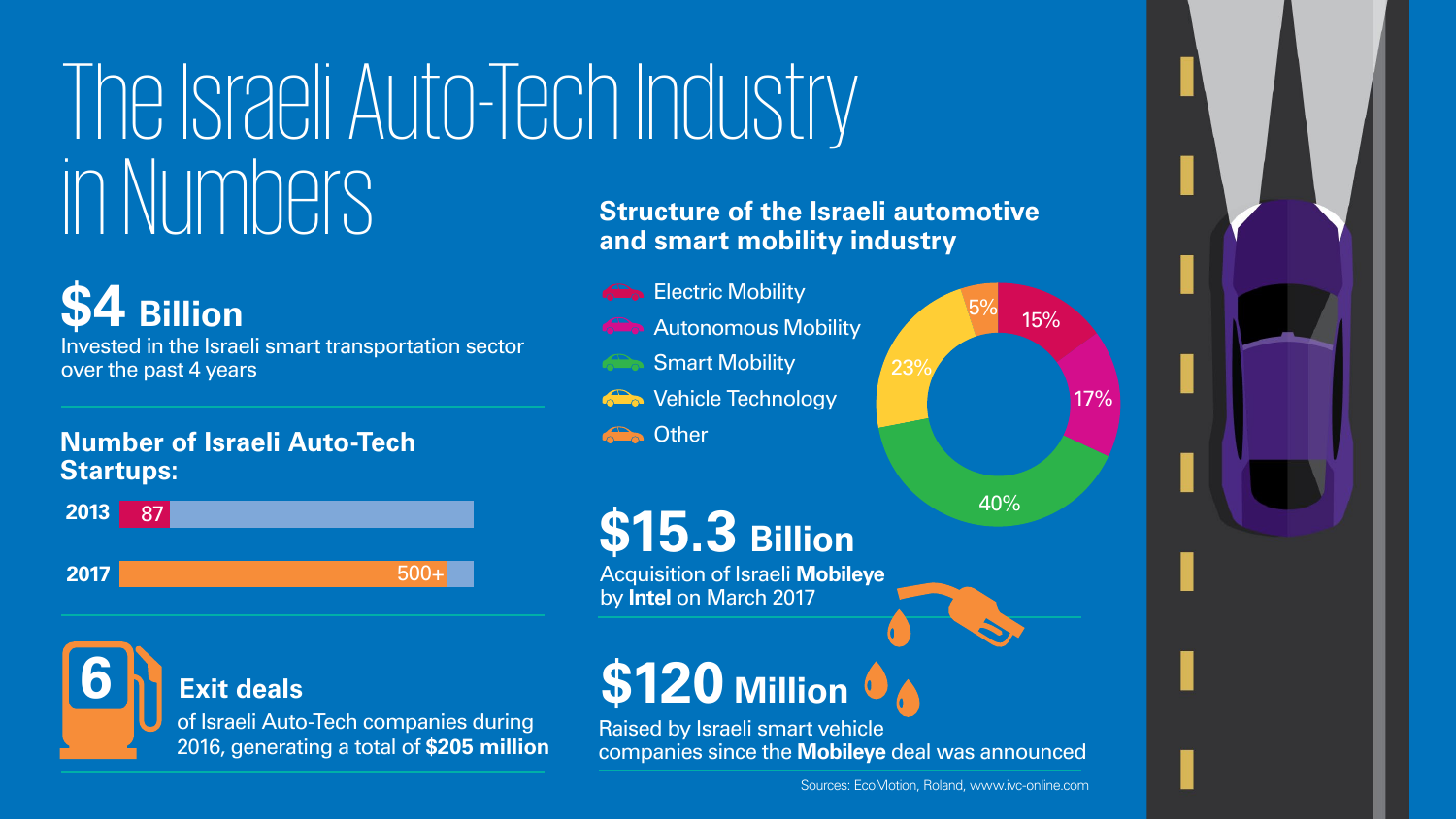

# Israeli<br>Innovation

#### **Giving Hope to Millions, Israeli Scientists Regenerated Damaged Heart Tissue**

Israeli scientists have made an important breakthrough in dealing with the leading cause of death worldwide – heart disease. Lead by Prof. Eldad Tzahor, the research team from the Weizmann Institute of Science in Rehovot has uncovered a molecule in newborn hearts that promotes heart cell regeneration.

Most of the few available treatments for heart disease are still unsuccessful once the heart tissue has suffered damage. When the cardiac muscle is compromised and cells die, it can often lead to death. The researchers achieved new insight into the reasons why cardiac muscle cells cease to divide, and their experiment, conducted on mice and published in the prestigious Nature magazine, demonstrated how these cells can be prompted to regenerate following intentional injury.

The researchers cited evidence that a protein called Agrin, common in fetal hearts, which rapidly disappears after birth,

controls the process of heart cell regeneration. They extracted Agrin from newborn mice, which retain the protein for about a week after birth, and tested it in various environments. When tested in lab cultures, Agrin promoted cells growth in the tissue of adult hearts  $-$  both mice and human.

strated a remarkable capacity to heal. The damaged tissue When injected into damaged hearts of live mice, Agrin demonwas functioning normally again within weeks, scar tissue was reduced and replaced with new healthy muscle cells.

This discovery could hopefully offer hope to millions of sufferers of cardiovascular diseases around the world.

**The original study in Nature Magazine:** http://www.nature.com/nature/journal/v547/n7662/ full/nature22978.html